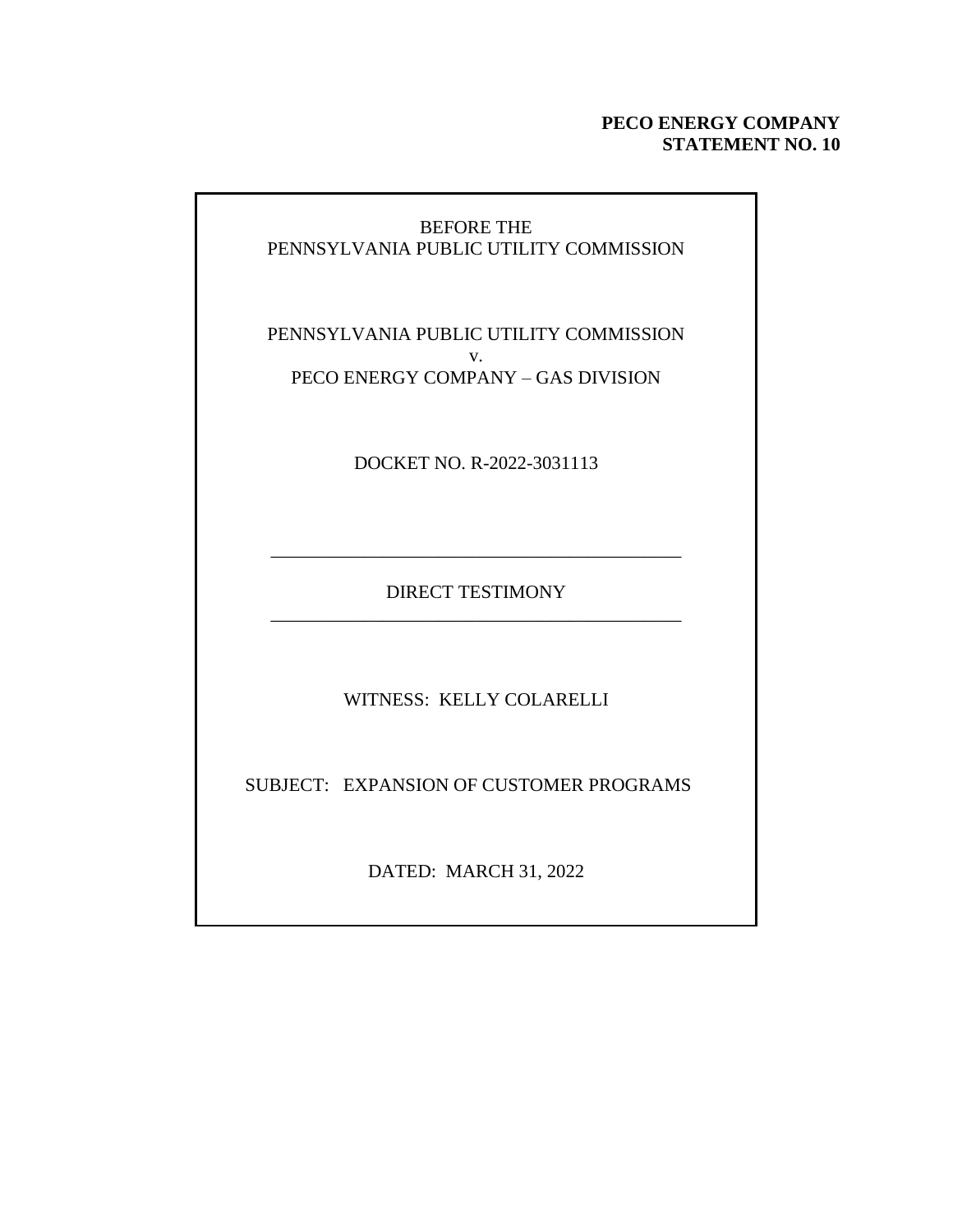### **TABLE OF CONTENTS**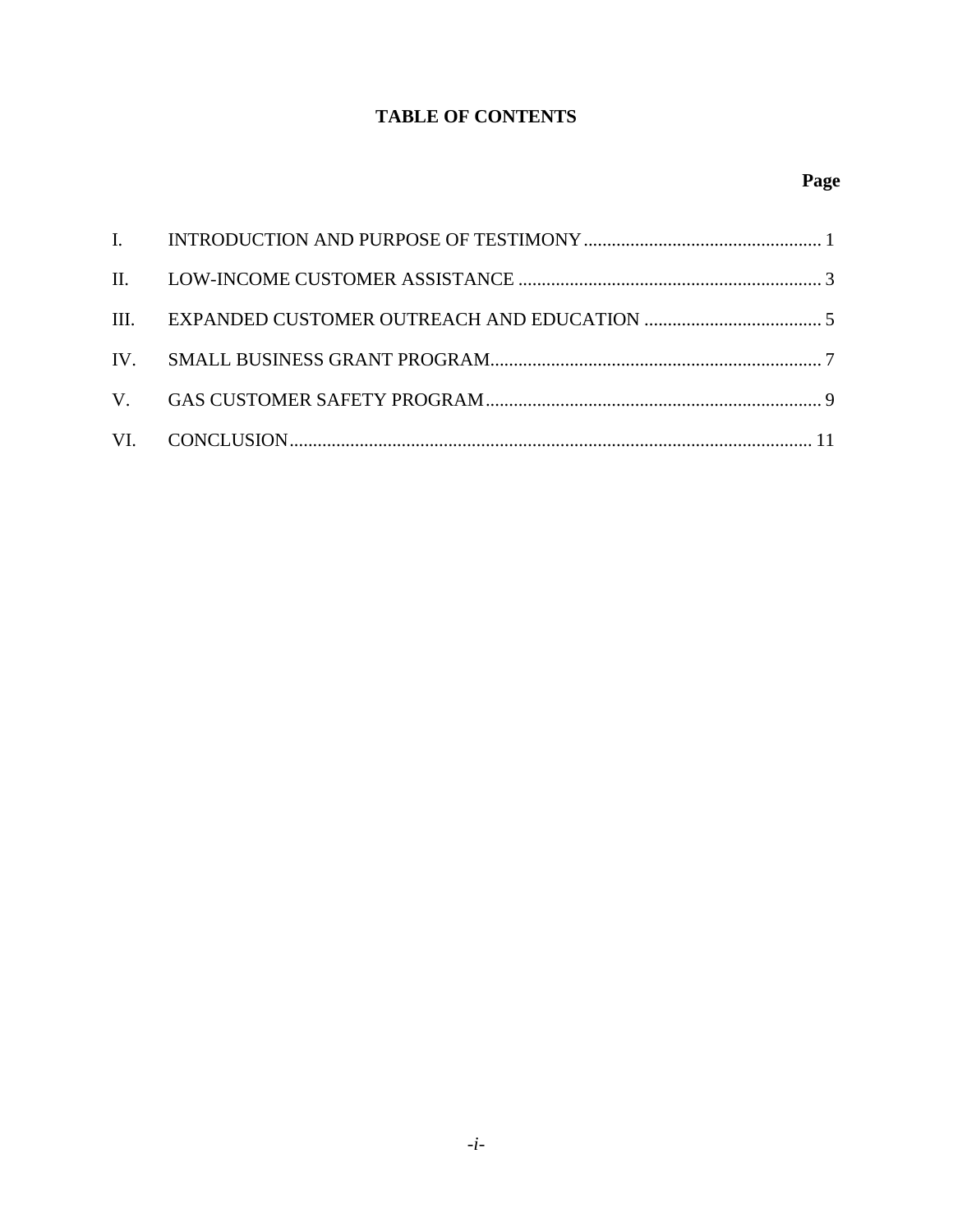<span id="page-2-0"></span>

| $\mathbf{1}$<br>$\overline{c}$<br>3 |    |    | <b>DIRECT TESTIMONY</b><br>OF<br><b>KELLY COLARELLI</b>                                 |
|-------------------------------------|----|----|-----------------------------------------------------------------------------------------|
| $\overline{4}$                      |    |    | I.<br><b>INTRODUCTION AND PURPOSE OF TESTIMONY</b>                                      |
| 5                                   | 1. | Q. | Please state your name and business address.                                            |
| 6                                   |    | A. | My name is Kelly Colarelli. My business address is PECO Energy Company, 2301            |
| 7                                   |    |    | Market Street, Philadelphia, PA 19103.                                                  |
| 8                                   | 2. | Q. | By whom are you employed and in what capacity?                                          |
| 9                                   |    | A. | I am employed by PECO Energy Company ("PECO" or the "Company") as the                   |
| 10                                  |    |    | Director of Customer Financial Operations. In that capacity, I am responsible, among    |
| 11                                  |    |    | other things, for Billing, Payment Processing, Revenue Management, and Universal        |
| 12                                  |    |    | Services.                                                                               |
| 13                                  | 3. | Q. | Please describe your educational background.                                            |
| 14                                  |    | A. | I received a Bachelor of Science in Electrical Engineering from Drexel University       |
| 15                                  |    |    | and a Master of Business Administration from West Chester University.                   |
| 16                                  | 4. | Q. | Please describe your professional experience.                                           |
| 17                                  |    | A. | I began working for PECO in November 1995 as a Rates Engineer. I have worked in         |
| 18                                  |    |    | a variety of roles of increasing responsibility across Information Technology, Finance, |
| 19                                  |    |    | Electric Operations, Exelon Utilities, and Customer Operations prior to moving to my    |
| 20                                  |    |    | current role. Prior to working at PECO, I worked as an engineer at the Naval Surface    |
| 21                                  |    |    | Warfare Center.                                                                         |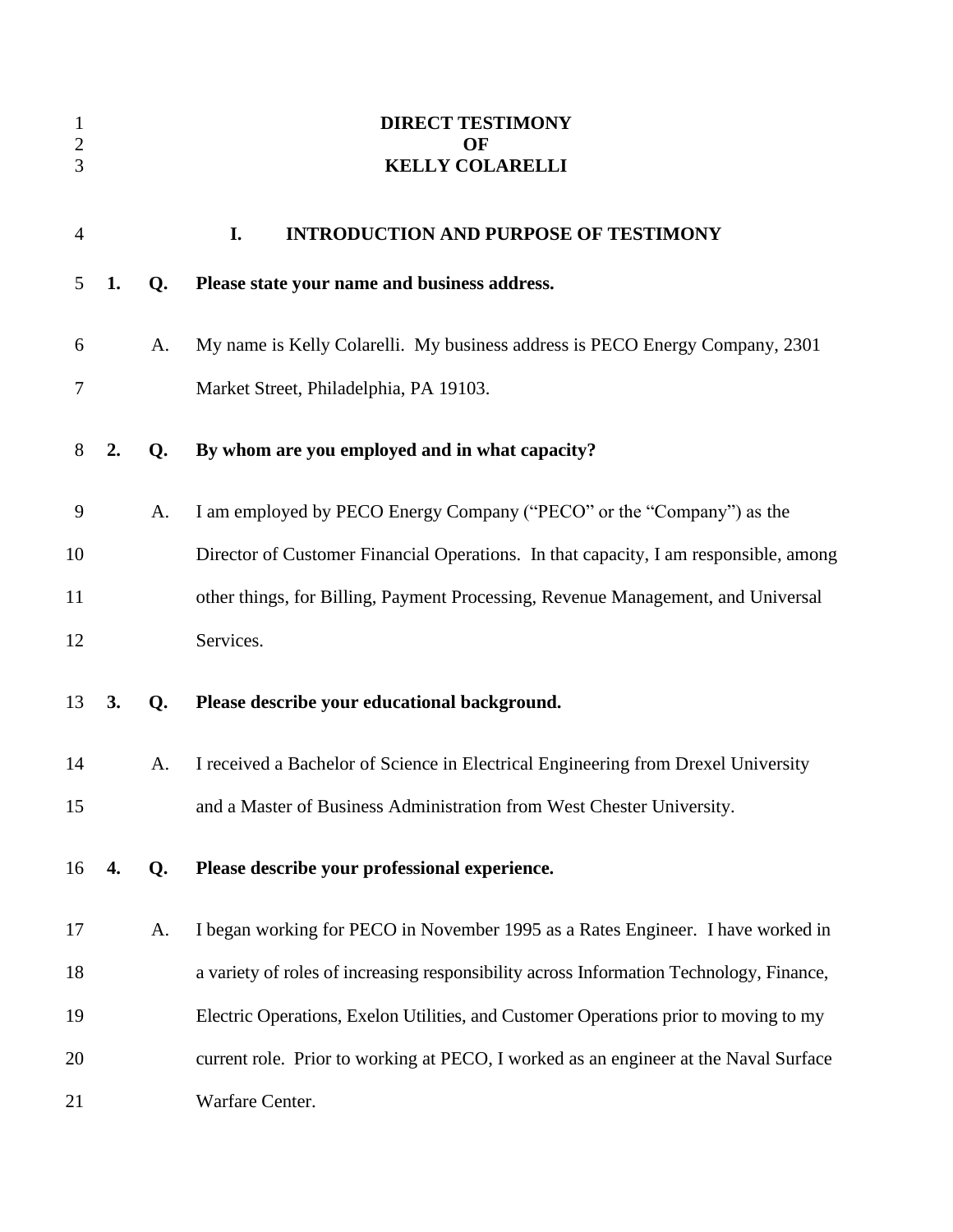|                |    | what is the purpose or your uncer resumor                                            |
|----------------|----|--------------------------------------------------------------------------------------|
| 2              | A. | My direct testimony will address the following subjects related to low-income        |
| 3              |    | customer assistance, bill relief to small businesses as they recover from the COVID- |
| $\overline{4}$ |    | 19 pandemic, and gas customer safety:                                                |
| 5              |    | Low-Income Customer Assistance: I will describe PECO's proposal to increase          |
| 6              |    | Low-Income Usage Reduction Program ("LIURP") funding for gas customers and           |
| 7              |    | other actions PECO has taken to address the impact of the COVID-19 pandemic on       |
| 8              |    | low-income customers.                                                                |
| 9              |    | <b>Expanded Customer Outreach and Education:</b> I will explain PECO's proposal to   |
| 10             |    | expand outreach and education plans to better serve and reach the Company's low-to   |
| 11             |    | moderate-income ("LMI") gas customers.                                               |
| 12             |    | Small Business Grant Program: I will discuss PECO's proposal to extend its Small     |
| 13             |    | Business Grant Program beyond 2022 with additional funding.                          |
| 14             |    | Gas Customer Safety Program: I will discuss PECO's proposal to provide its           |
| 15             |    | residential gas customers with additional education and, for new residential         |
| 16             |    | customers, provide a gas safety device such as a methane detector to raise awareness |
| 17             |    | of gas safety issues.                                                                |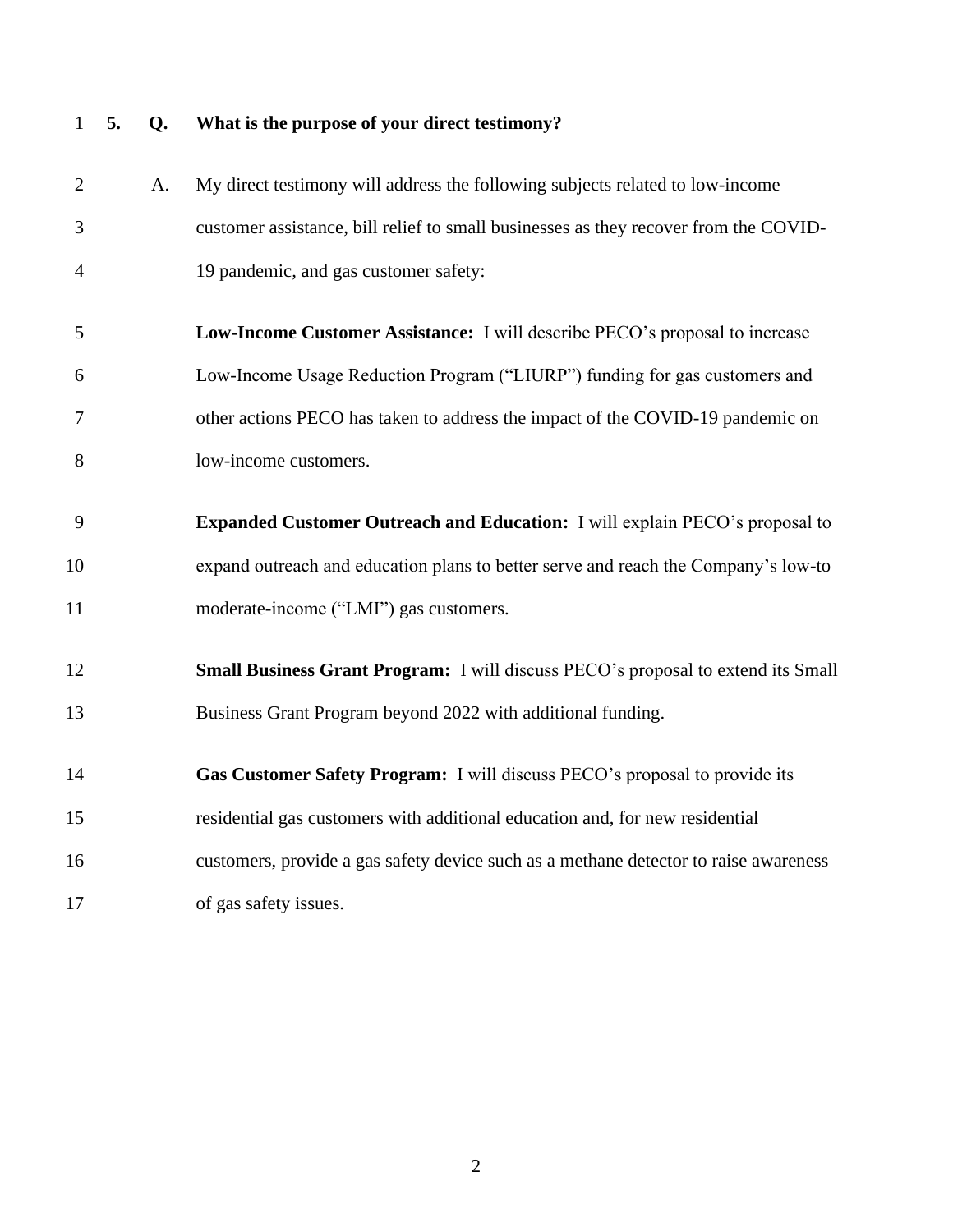<span id="page-4-0"></span>

| $\mathbf{1}$ |    |    | <b>LOW-INCOME CUSTOMER ASSISTANCE</b><br>II.                                               |
|--------------|----|----|--------------------------------------------------------------------------------------------|
| 2            | 6. | Q. | Has PECO recently proposed enhancements to its universal service programs to               |
| 3            |    |    | provide additional relief to low-income customers during the COVID-19                      |
| 4            |    |    | pandemic?                                                                                  |
| 5            |    | A. | Yes. For example, on December 17, 2020, the Commission approved PECO's                     |
| 6            |    |    | proposal to temporarily modify the eligibility requirements for the Company's              |
| 7            |    |    | hardship fund (the Matching Energy Assistance Fund or "MEAF") to expand the                |
| 8            |    |    | number of customers who may qualify for assistance. <sup>1</sup> In addition, although not |
| 9            |    |    | driven by the COVID-19 pandemic, PECO has also proposed to change its Customer             |
| 10           |    |    | Assistance Program ("CAP") design to a percentage of income payment plan, which            |
| 11           |    |    | is expected to improve bill affordability for CAP customers. <sup>2</sup>                  |
| 12           | 7. | Q. | Please describe PECO's current LIURP.                                                      |
| 13           |    | A. | PECO's gas LIURP is available to both CAP and non-CAP households with incomes              |
| 14           |    |    | at or below 200% of the Federal Poverty Guidelines. The program helps qualified            |
| 15           |    |    | low-income customers reduce energy usage by providing direct                               |
| 16           |    |    | weatherization/conservation measures and in-home education.                                |
| 17           |    |    | As part of its LIURP, PECO performs a free home energy audit for income-qualified          |
| 18           |    |    | customers with high usage (i.e., 150 Ccf or greater usage per month) to determine the      |

 *Petition of PECO Energy Company (PECO) to Temporarily Amend its Current 2016-2018 Universal Service and Energy Conservation Plan (2016 USECP)*, Docket Nos. P-2020-3022124 and M-2015-2507139 (Secretarial Letter issued Dec. 17, 2020).

 *See* PECO's Amended Proposed 2019-2024 Universal Service and Energy Conservation Plan, Docket No. M-2018-3005795 (filed July 8, 2020).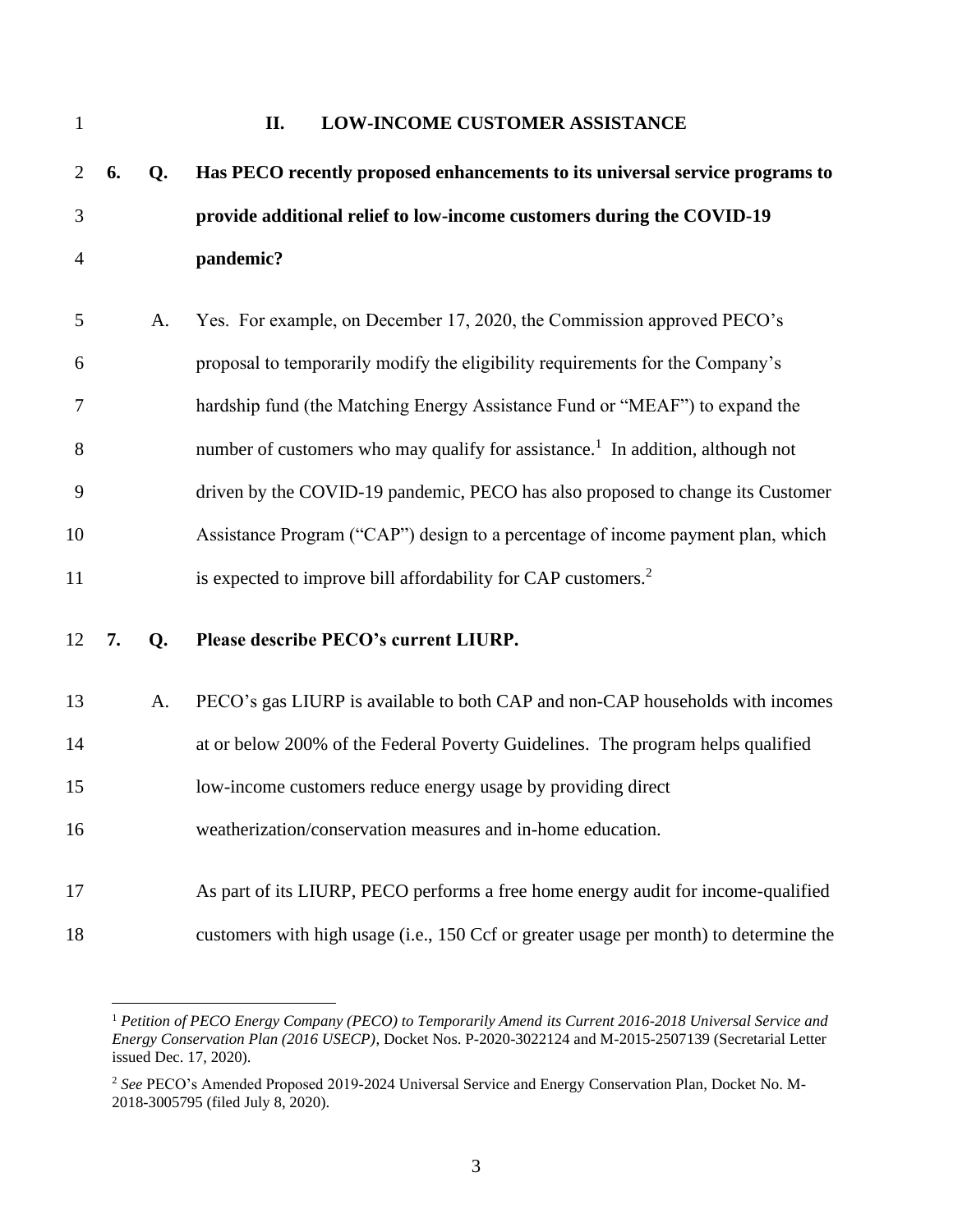| $\mathbf{1}$   |    |    | behavioral changes and program measures necessary to reduce usage. A gas LIURP           |
|----------------|----|----|------------------------------------------------------------------------------------------|
| $\overline{2}$ |    |    | audit focuses on the conditions and efficiency of the gas heating system of the          |
| 3              |    |    | premise. A LIURP audit could also detect a health and safety concern in the home,        |
| $\overline{4}$ |    |    | such as standing water. In that instance, the customer would be referred for a further   |
| 5              |    |    | Health and Safety audit to remedy the concern.                                           |
| 6              | 8. | Q. | Is PECO proposing to increase its current gas LIURP funding to offer further             |
| 7              |    |    | assistance to low-income customers as part of this case?                                 |
| 8              |    | A. | Yes. PECO is currently operating under its Commission-approved 2016-2018                 |
| 9              |    |    | Universal Service and Energy Conservation Plan <sup>3</sup> ("USECP") that has an annual |
| 10             |    |    | LIURP budget of approximately \$7.9 million. Of that total funding amount,               |
| 11             |    |    | \$2,250,000 is allocated to PECO's gas operations. The anticipated budget for the gas    |
| 12             |    |    | LIURP in 2022 under PECO's proposed 2019-2024 USECP, which is pending before             |
| 13             |    |    | the Commission, is also $$2,250,000.4$                                                   |
| 14             |    |    | PECO is proposing to increase its current annual gas LIURP funding by \$250,000          |
| 15             |    |    | (i.e., to \$2,500,000 annually) through 2024 (the end of its pending USECP) to support   |
| 16             |    |    | higher LIURP enrollment levels and greater measure installation during audits.           |
| 17             |    |    | PECO's projected LIURP enrollment levels are based on the average cost per home          |
| 18             |    |    | energy audit in the current program year plus anticipated cost increases for usage       |
| 19             |    |    | reduction measures. Based on average 2021 costs for home energy audits and LIURP         |
| 20             |    |    | measures (e.g., gas heating unit replacements), the increased gas LIURP funding will     |

*See* Docket No. M-2015-2507139.

*See* Docket No. M-2018-3005795.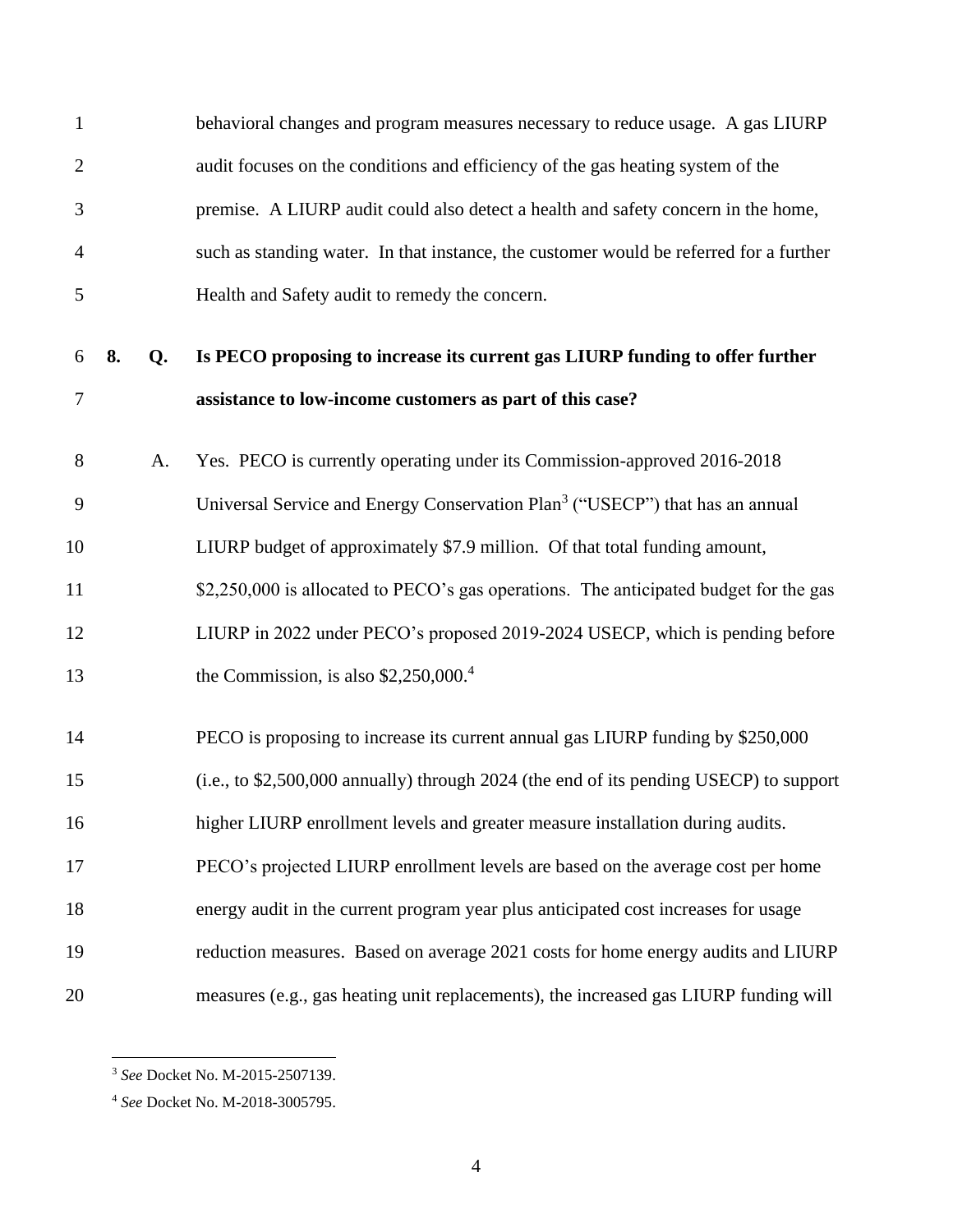<span id="page-6-0"></span>

| $\mathbf{1}$   |    |    | allow the Company to provide LIURP services to an additional 147 gas customers per     |
|----------------|----|----|----------------------------------------------------------------------------------------|
| $\overline{2}$ |    |    | year. As explained by Company witness Benjamin S. Yin in PECO Statement No. 8,         |
| 3              |    |    | the \$250,000 annual LIURP budget increase would be recovered through PECO's           |
| $\overline{4}$ |    |    | existing Universal Service Fund Charge.                                                |
| 5              |    |    | <b>EXPANDED CUSTOMER OUTREACH AND EDUCATION</b><br>Ш.                                  |
| 6              | 9. | Q. | Please describe PECO's expanded customer outreach and education proposal               |
| 7              |    |    | for LMI customers receiving gas service.                                               |
| 8              |    | A. | PECO is planning to increase the level of education and outreach about the             |
| 9              |    |    | Company's universal service programs to its gas LMI customers outside of               |
| 10             |    |    | Philadelphia within the four surrounding counties: Bucks, Chester, Delaware and        |
| 11             |    |    | Montgomery County. PECO will target LMI customers in these counties using two          |
| 12             |    |    | forms of internal Customer Information Management System ("CIMS") data: (1) zip        |
| 13             |    |    | code data aggregated based on low-income customer zip codes and (2) data regarding     |
| 14             |    |    | customer income status (i.e. unconfirmed low-income where a customer has verbally      |
| 15             |    |    | provided their income status, but did not follow-up with verified proof of income; and |
| 16             |    |    | confirmed low-income where a customer has verbally provided their income status        |
| 17             |    |    | and followed up with documentation to prove their claim). The Company will use         |
| 18             |    |    | existing communication channels as well as new marketing channels, such as virtual     |
| 19             |    |    | enrollment sessions, to expand customer awareness of universal service offerings.      |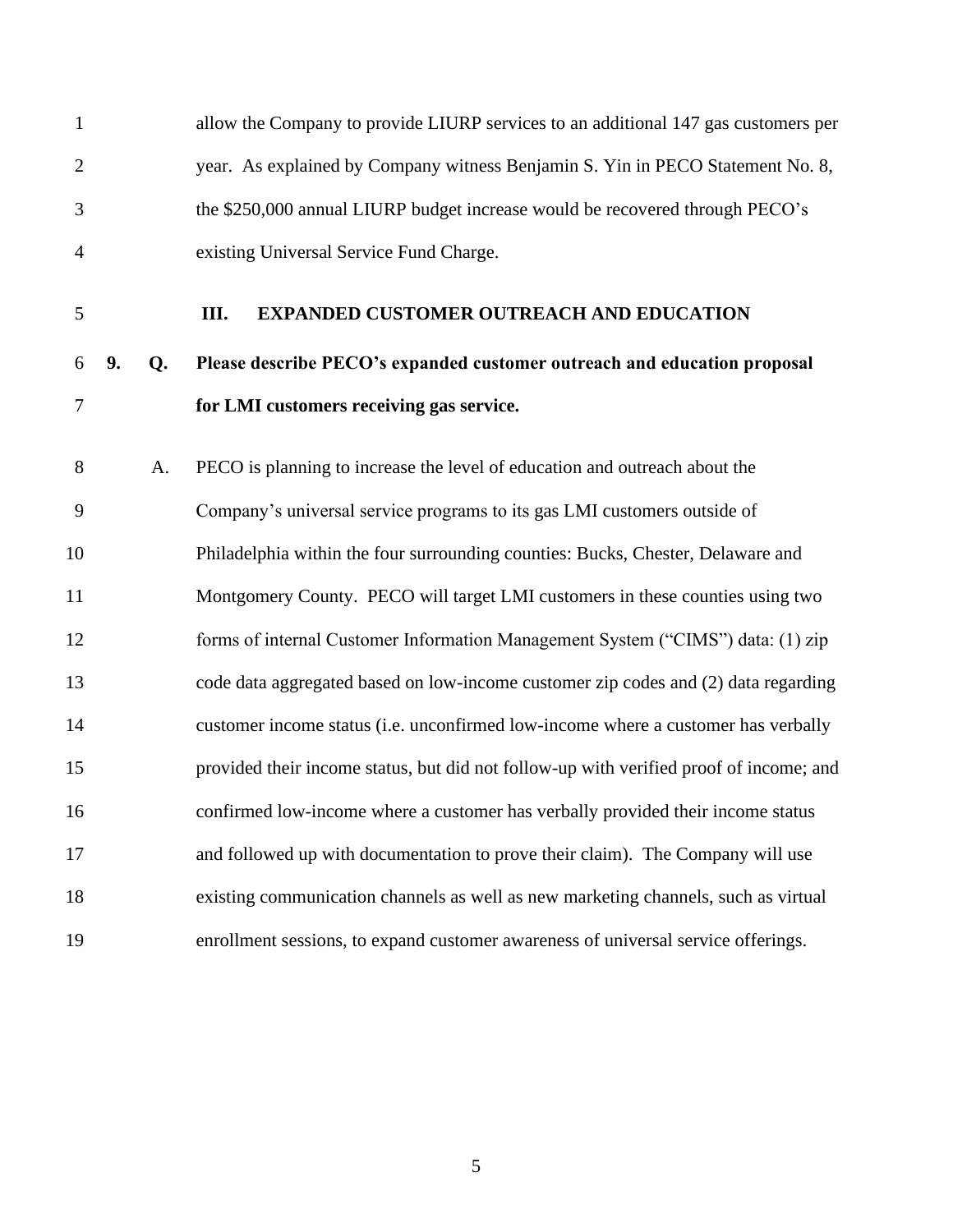|                | $1\;\;10.$ | Q.             | Does PECO currently have an outreach budget included in its USECP?                            |
|----------------|------------|----------------|-----------------------------------------------------------------------------------------------|
| $\overline{2}$ |            | A.             | Yes. PECO's 2016-2018 USECP has an annual outreach and advertising budget of                  |
| 3              |            |                | approximately \$260,000. The Company's proposed 2019-2024 USECP has an annual                 |
| $\overline{4}$ |            |                | outreach and advertising budget of approximately \$350,000 for 2022. <sup>5</sup> Previously, |
| 5              |            |                | PECO targeted most of its outreach advertising budget towards Low-Income Home                 |
| 6              |            |                | Energy Assistance Program ("LIHEAP") advertising. PECO will expand that                       |
| $\tau$         |            |                | advertising to include other low-income programs as well.                                     |
|                | 8 11.      | Q <sub>r</sub> | Does PECO believe its current spending levels are sufficient for awareness of                 |
| 9              |            |                | PECO's suite of universal service programs?                                                   |
|                |            |                |                                                                                               |
| 10             |            | A.             | No. There is room to increase outreach and access to the Company's universal service          |
| 11             |            |                | programs. The Company has experienced a general decline in gas CAP enrollment                 |
| 12             |            |                | since the end of $20156$ and also believes there are some newly eligible customers due        |
| 13             |            |                | to economic impacts of the COVID-19 pandemic. PECO's LMI gas customers are                    |
| 14             |            |                | primarily gas heating customers who experience larger gas bills in the winter months.         |
| 15             |            |                | These are the same months that LIHEAP is open. To that end, PECO will enhance                 |
| 16             |            |                | LIHEAP advertising to gas customers.                                                          |

PECO primarily uses traditional channels, such as radio advertisements and mailing

 *See* Docket No. M-2018-3005795. In 2022, PECO launched expanded education and outreach to its LMI customers receiving electric service and will recover up to \$500,000 annually for costs associated with the expanded customer outreach through the Consumer Education Surcharge in the Company's Electric Service Tariff. This budgetary increase will be reflected in a future compliance filing to the pending 2019-2024 USECP.

 There was a small increase in CAP enrollment in 2021, which is likely attributable to the effects of the COVID-19 pandemic as well as the end of the Commission's moratorium on termination of utility service for non-payment on November 9, 2020.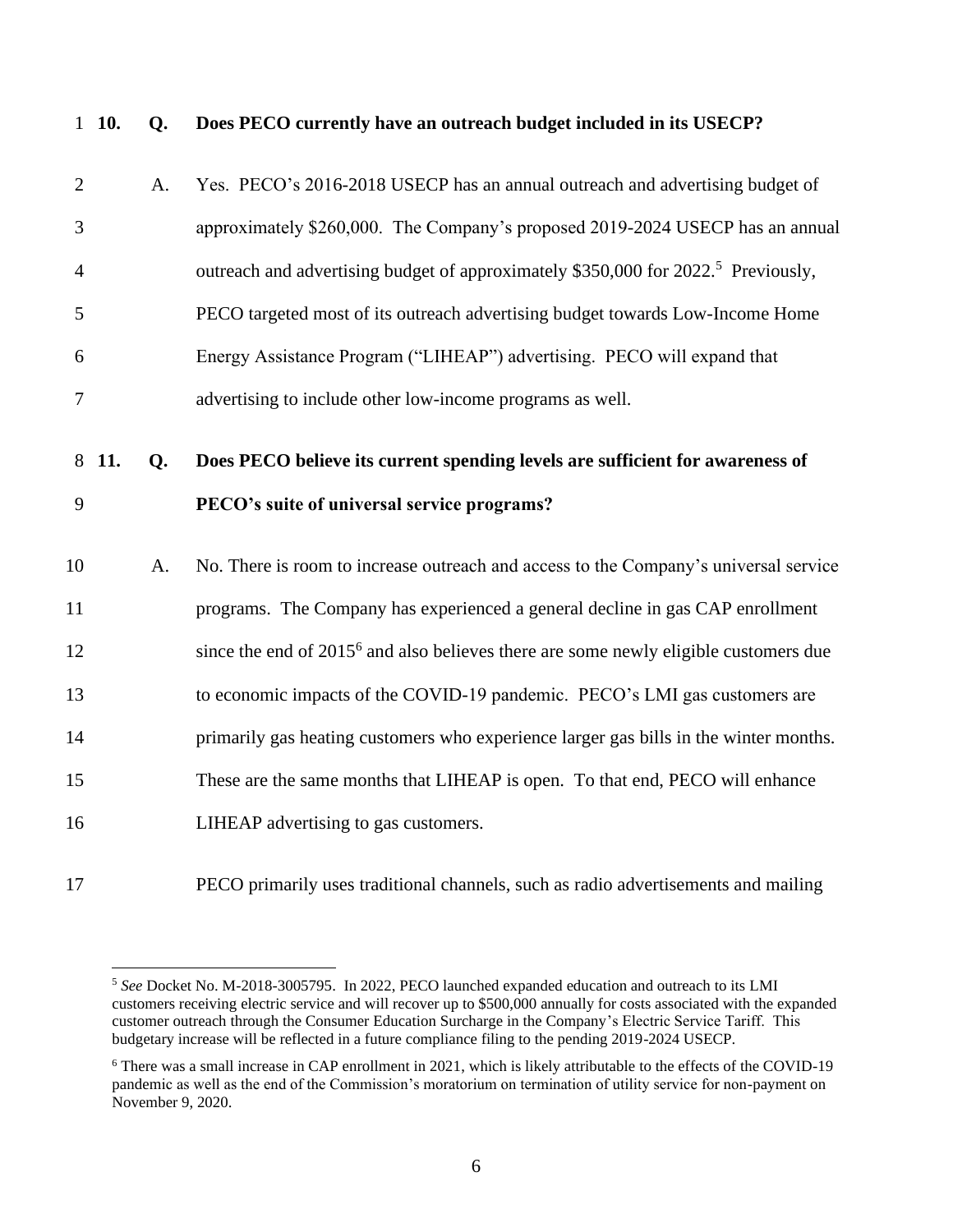<span id="page-8-0"></span>

| 1              |     |    | campaigns to LMI communities, to increase customers' awareness of and access to       |
|----------------|-----|----|---------------------------------------------------------------------------------------|
| $\overline{2}$ |     |    | the Company's universal service programs. Under the expanded outreach proposal,       |
| 3              |     |    | PECO would increase the use of radio as well as social media outreach (targeted       |
| 4              |     |    | towards specific zip codes), to increase awareness of the Company's universal service |
| 5              |     |    | programs in communities with LMI gas customers. PECO will also work closely           |
| 6              |     |    | with social service agencies that support LMI customers in counties where PECO        |
| 7              |     |    | provides gas service.                                                                 |
| 8              | 12. | Q. | What level of funding is PECO requesting in this case and how would costs be          |
| 9              |     |    | recovered?                                                                            |
|                |     |    |                                                                                       |
| 10             |     | A. | Beginning in 2023, PECO proposes to recover up to \$85,000 per year in costs          |
| 11             |     |    | associated with the expanded customer outreach and education proposal. PECO will      |
| 12             |     |    | track these incremental expenditures separately from USECP spending, and as           |
| 13             |     |    | discussed by Mr. Yin, the costs would be recovered from residential customers         |
| 14             |     |    | through the Company's existing Consumer Education Charge in its Gas Service           |
| 15             |     |    | Tariff.                                                                               |
| 16             |     |    | IV.<br><b>SMALL BUSINESS GRANT PROGRAM</b>                                            |
|                |     |    |                                                                                       |
| 17             | 13. | Q. | Does PECO currently offer bill relief to payment-troubled small businesses that       |
| 18             |     |    | have been impacted by the COVID-19 pandemic?                                          |
| 19             |     | A. | Yes. On December 1, 2021, PECO launched a one-year Small Business Grant               |
| 20             |     |    | Program with a \$450,000 incentive budget. Under that program, PECO provides a        |
| 21             |     |    | one-time grant of \$500 to qualifying small businesses as a credit on the customer's  |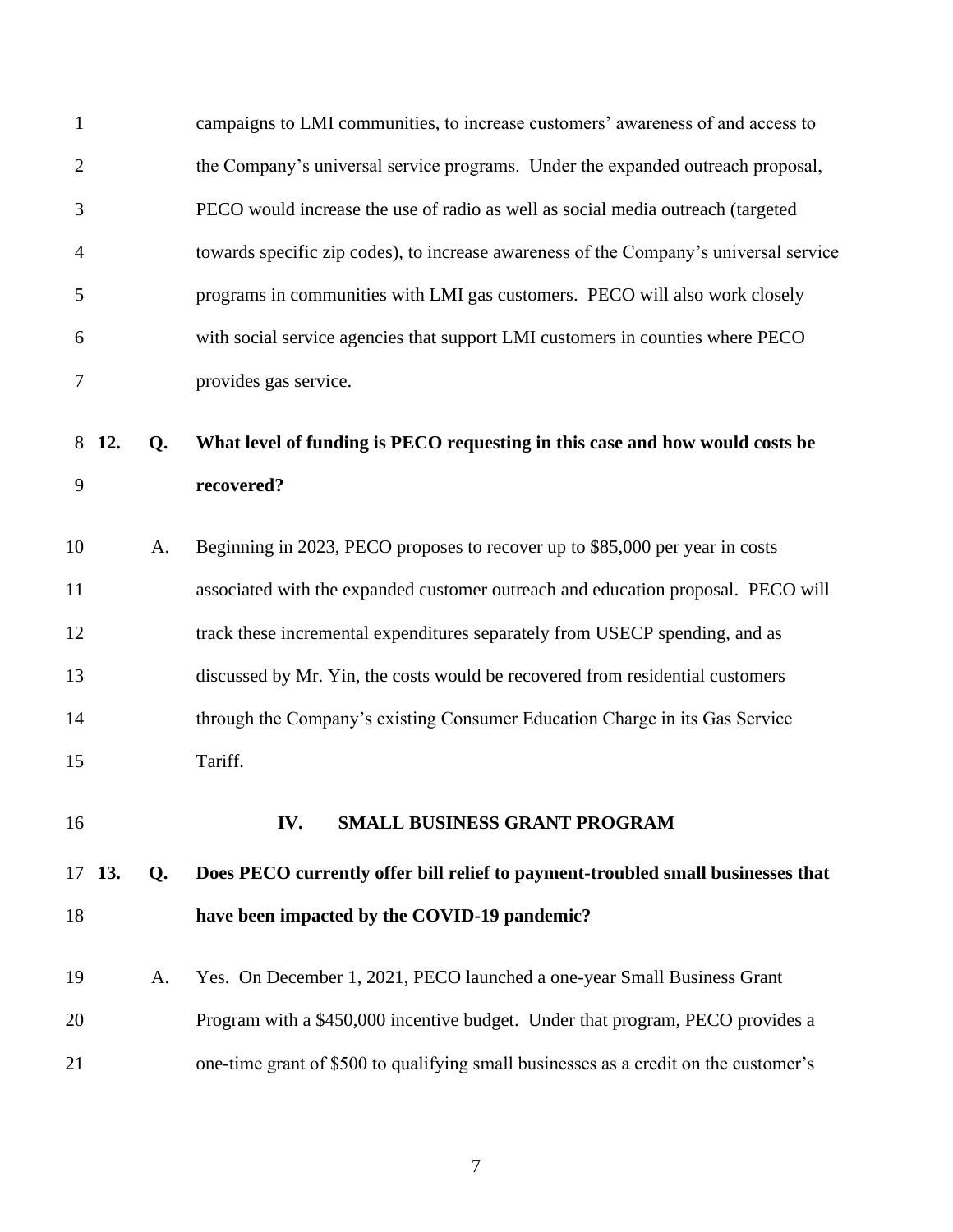| $\mathbf{1}$   |        |    | existing gas account. The grant can be applied to pay off existing arrearages or          |
|----------------|--------|----|-------------------------------------------------------------------------------------------|
| $\overline{2}$ |        |    | offset future gas bills.                                                                  |
| 3              |        |    | To be eligible for the grant, the small businesses must be an existing PECO gas           |
| 4              |        |    | customer, take service under Rate Schedule GC – General Service Commercial and            |
| 5              |        |    | Industrial ("Rate GC"), have less than 25 employees, and demonstrate financial            |
| 6              |        |    | hardship due to the COVID-19 pandemic.                                                    |
| 7              |        |    | As of March 11, 2022, the Company has awarded grants totaling \$123,500 to 247            |
| 8              |        |    | approved small businesses that have been particularly hard hit economically by the        |
| 9              |        |    | COVID-19 pandemic. Since launching the Program, PECO has addressed some                   |
| 10             |        |    | customer outreach challenges (e.g., lack of e-mail addresses) by working with County      |
| 11             |        |    | Chambers of Commerce. In addition, the Company has conducted direct outreach to           |
| 12             |        |    | small business customers. The Company expects to award all \$450,000 in grant             |
| 13             |        |    | funds before the end of 2022.                                                             |
|                | 14 14. | Q. | Is PECO proposing to continue the Small Business Grant Program beyond                     |
| 15             |        |    | 2022?                                                                                     |
| 16             |        | A. | Yes, with the eligibility criteria that a customer has an arrearage of at least \$500. As |
| 17             |        |    | the economy continues to recover from the COVID-19 pandemic and given the level           |
| 18             |        |    | of small business interest in the current Program, PECO believes it is appropriate to     |
| 19             |        |    | continue to offer bill relief to customers with substantial arrearages. As of March 11,   |
| 20             |        |    | 2022, there are over 3,100 small business customers with an arrearage over \$500. I       |
| 21             |        |    | note that the original Program was intended to assist 900 customers and the expanded      |
| 22             |        |    | program will capture more customers that have a need for bill assistance.                 |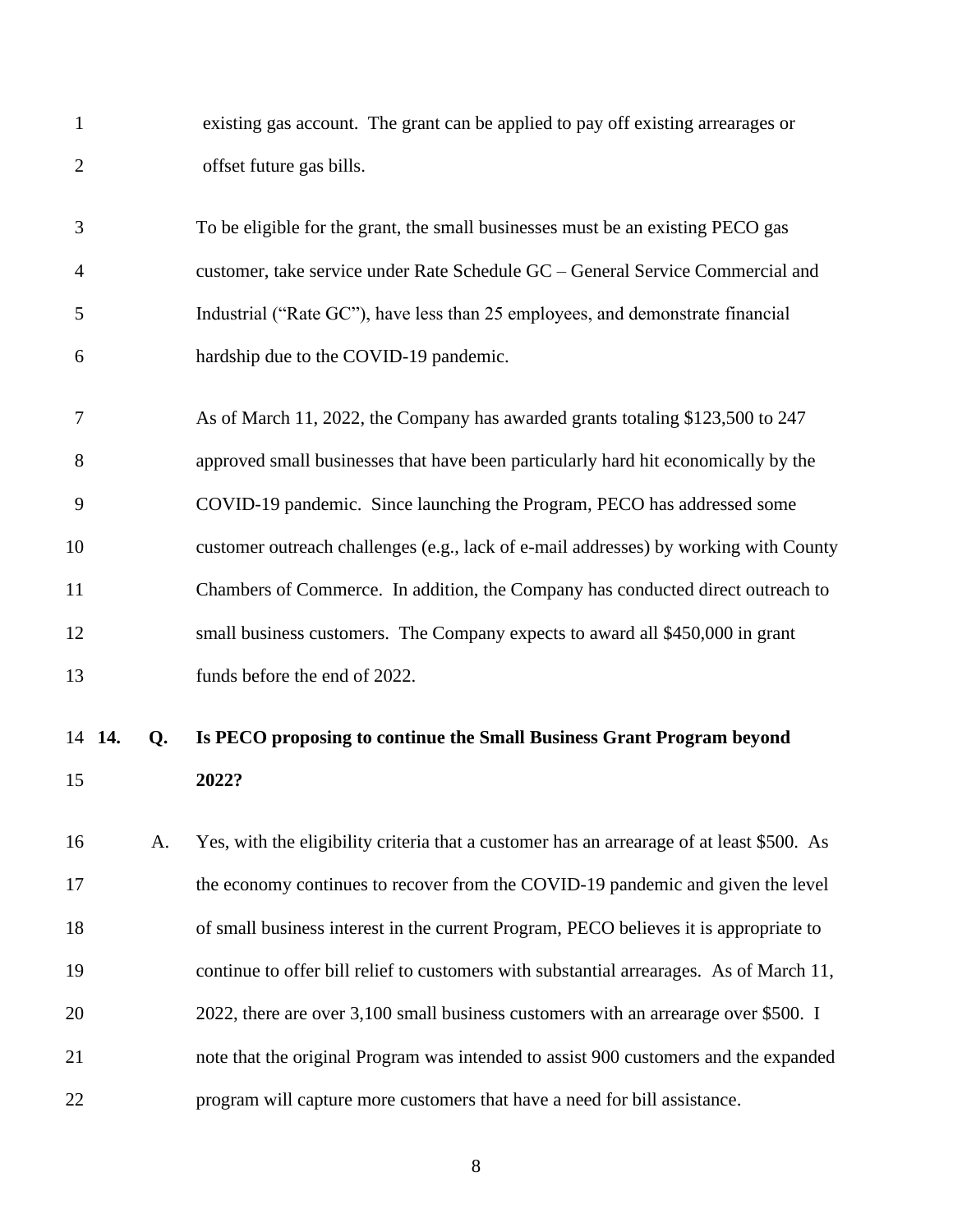<span id="page-10-0"></span>

|                | $1\;\; 15.$ | Q. | What are the projected costs related to extension of the Small Business Grant                    |
|----------------|-------------|----|--------------------------------------------------------------------------------------------------|
| $\overline{2}$ |             |    | Program and how does PECO plan to recover those costs?                                           |
| 3              |             | A. | The Company is proposing to dedicate an additional \$500,000 to the Small Business               |
| 4              |             |    | Grant Program, which includes \$450,000 for grants and \$50,000 for administrative               |
| 5              |             |    | costs. The Program would continue to run until those funds are exhausted. PECO is                |
| 6              |             |    | proposing to recover Program costs through base rates from Rate GC customers over                |
| 7              |             |    | a three-year period (2023-2025), as shown in PECO Exhibit MJT-1, Schedule D-15.                  |
| 8              |             |    | <b>GAS CUSTOMER SAFETY PROGRAM</b><br>V.                                                         |
|                | 9 16.       | Q. | What is the purpose of the Gas Customer Safety Program?                                          |
| 10             |             | A. | The Company would like to provide residential customers with additional education                |
| 11             |             |    | to raise awareness of gas safety issues within the home. PECO understands that gas               |
| 12             |             |    | safety is important to customers and routinely addresses customer concerns about                 |
| 13             |             |    | safety raised in customer surveys and complaints to the call center.                             |
|                | 14 17.      | Q. | How would the Program be delivered?                                                              |
| 15             |             | A. | The Company is proposing a two-pronged approach to deliver gas safety materials to               |
| 16             |             |    | customers. First, all new residential gas customers (approximately 5,300 customers               |
| 17             |             |    | each year) would receive a PECO "Safety Package" that includes printed educational               |
| 18             |             |    | materials and a gas safety device, such as a methane gas detector. The educational               |
| 19             |             |    | materials would, at a minimum, include: (1) mercaptan "scratch n sniff" information <sup>7</sup> |

 $^7$  Mercaptan is an odorant that is added to natural gas as a safety measure to help ensure that natural gas leaks do not go undetected. The Company has had an active mercaptan "scratch n sniff" campaign for several years.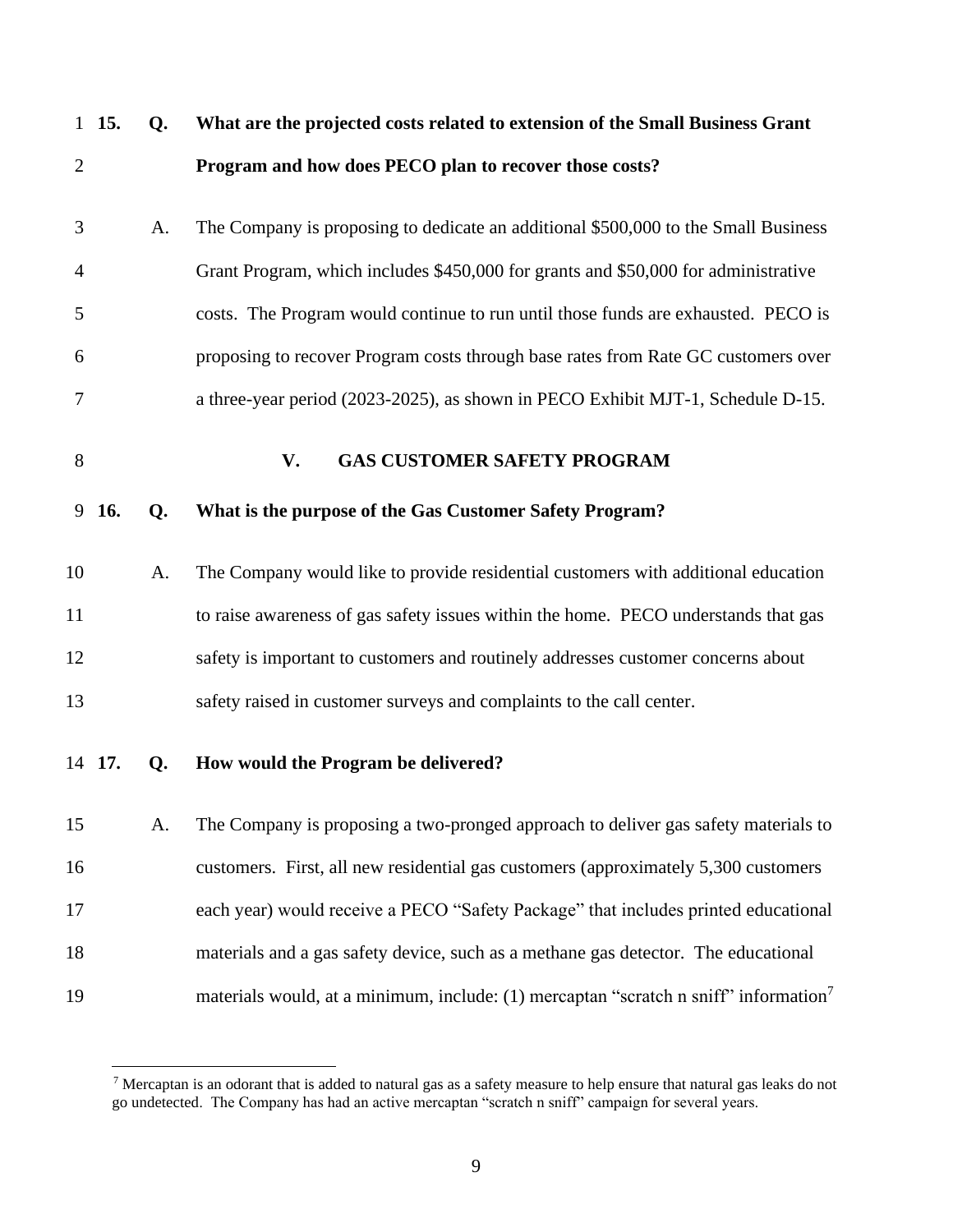|                | so that customers understand how to recognize natural gas odor leaks; and (2)        |
|----------------|--------------------------------------------------------------------------------------|
| 2              | pamphlets or brochures illustrating where gas detectors should be placed in the home |
| 3              | and explaining the importance of installing and maintaining smoke detectors in the   |
| $\overline{4}$ | home.                                                                                |

|    | Second, all residential customers who receive a gas odor response visit (i.e., a home |
|----|---------------------------------------------------------------------------------------|
| 6  | visit in response to a gas odor complaint) would receive the educational material     |
|    | component of the Safety Package. There are approximately 20,000 gas odor              |
| 8  | complaints made each year which require a formal gas odor response by PECO.           |
| 9  | These visits present an opportunity to educate a substantial number of customers on   |
| 10 | the importance of employing safety protocols within the home.                         |

## **18. Q. What is the annual budget for the proposed Gas Customer Safety Program and how does PECO plan to recover those costs?**

<span id="page-11-0"></span> A. The annual Program budget is \$400,000, which is intended to cover the cost of the educational materials, gas safety devices and administrative costs. If the annual budget is exhausted prior to the end of a Program year, the Company would stop distributing gas safety devices. PECO is proposing to recover Program costs through base rates from Rate GR customers, as shown in PECO Exhibit MJT-1, Schedule D-11.